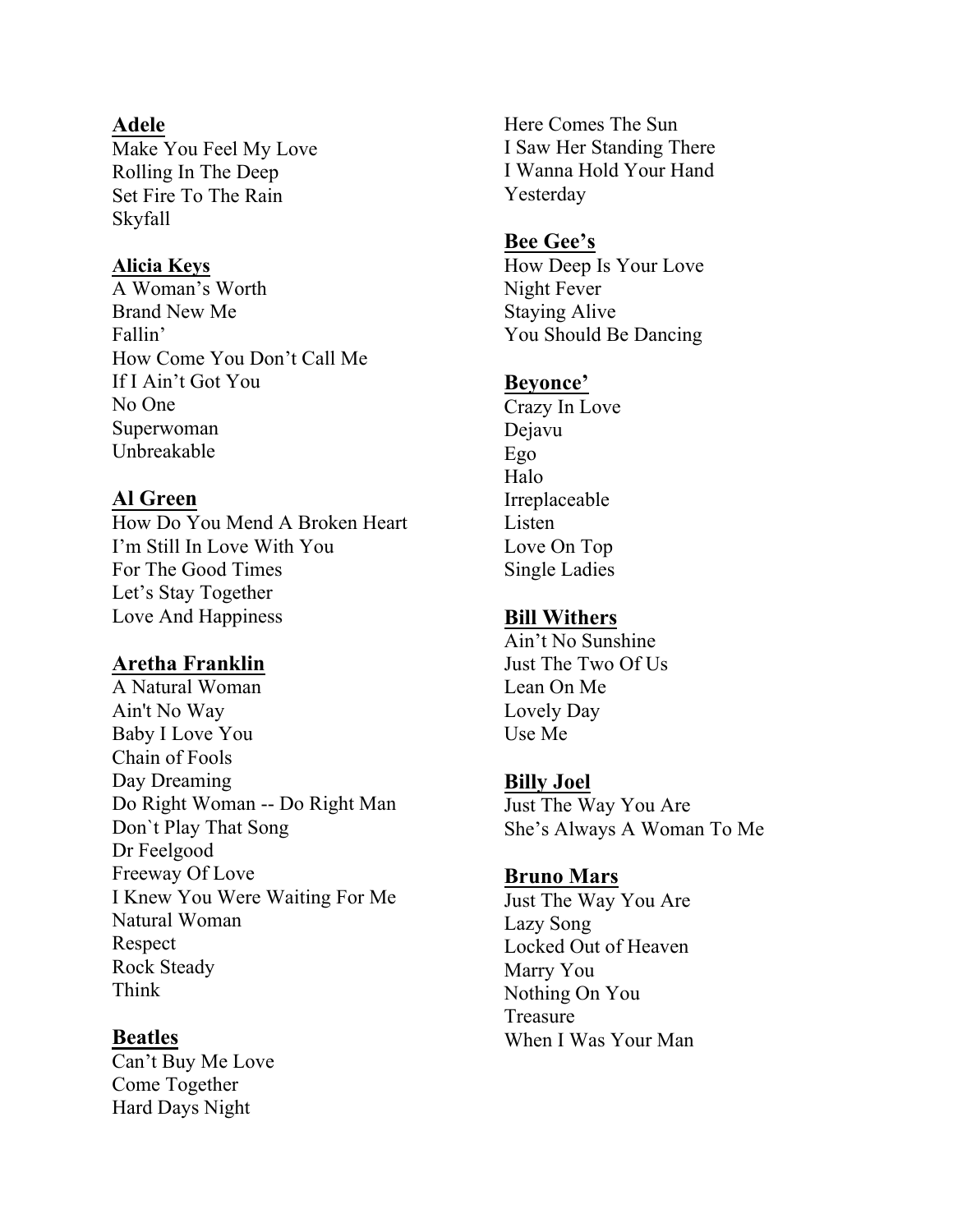# **Cameo**

Candy Single Life Word Up

# **Christina Aguilera**

Beautiful Moves Like Jagger *(Duet)* The Voice Within

# **Chaka Khan**

Ain't Nobody Hollywood I Feel For You Sweet Thing Tell Me Something Good Through The Fire Whatcha Gonna Do For Me You've Got The Love

# **Diana Ross**

Baby Love Can't Hurry Love Come See About Me Endless Love *(Duet)* I'm Coming Out Keep Me Hanging On Love Hangover Muscles Stop In The Name Of Love The Boss Theme From Mahogany Upside Down

## **Donna Summer**

Bad Girls Hot Stuff Last Dance Macarthur Park On The Radio She Works Hard For The Money

# **Earth Wind & Fire**

Boogie Wonderland Let's Groove Tonight Love's Holiday Reasons September Shining Star Sing A Song That's The Way Of The World

# **Eagles**

Hotel California Peaceful Easy Feeling

# **Four Seasons**

Can't Take My Eyes Off You Dec' Of '63 Oh What A Night

# **Frank Sinatra**

Fly Me To The Moon I Get A Kick Out Of You Love & Marriage My Way New York, New York The Best Is Yet To Come Wave You Make Me Feel So Young

# **James Brown**

Big Payback I Feel Good Poppa's Got A Brand New Bag Sex Machine

## **Janet Jackson**

Alright With Me Black Cat Escapade Miss You Much Nasty Boys Rhythm Nation That's The Way Love Goes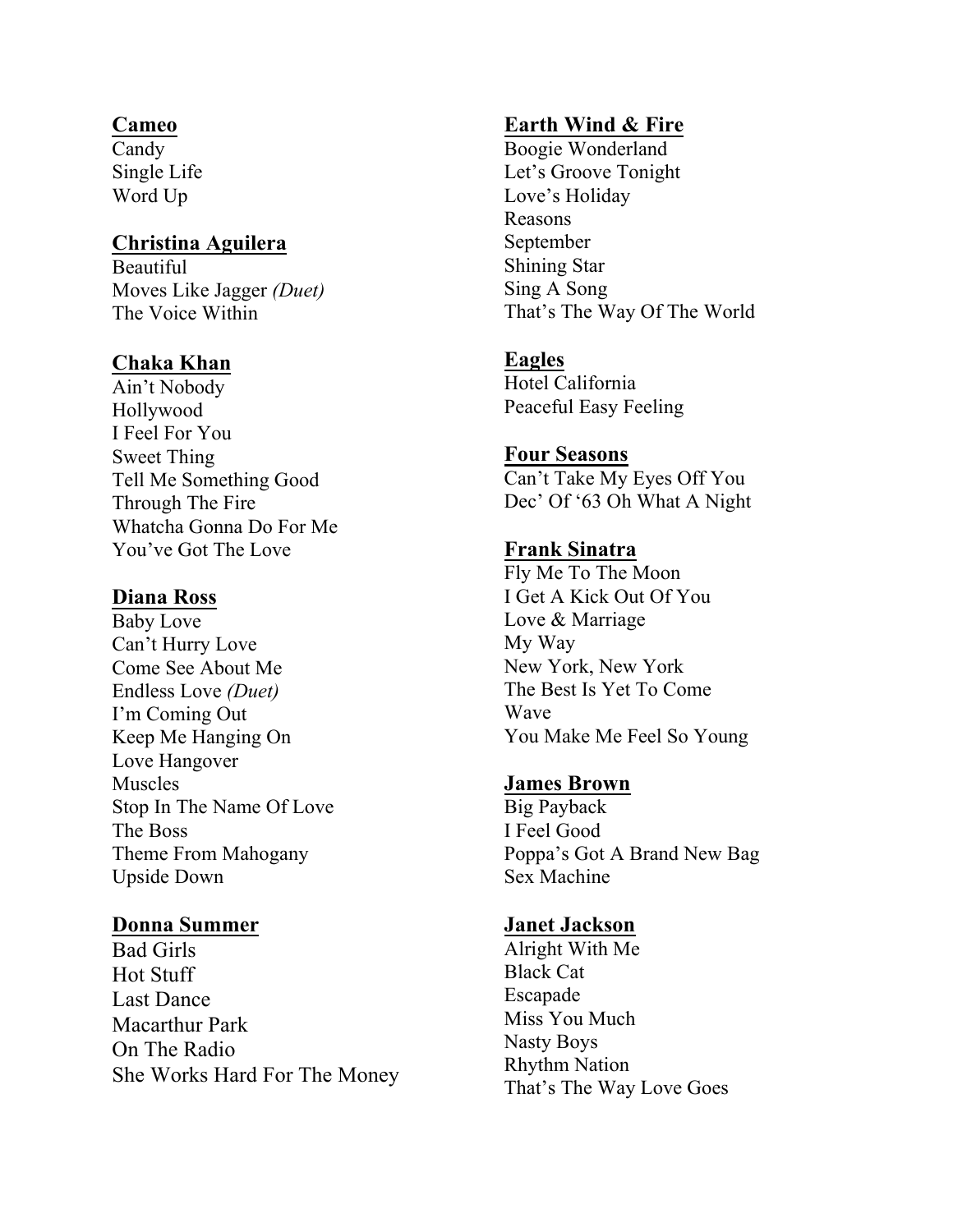Together Again When I Think Of You

#### **Katy Perry**

California Gurlz Firework Hot & Cold I Kissed A Girl

## **Lady Gaga**

Bad Romance Edge Of Glory Just Dance Pokerface

## **Lisa Lisa**

All Cried Out *(Duet)* Can You Feel The Beat Head To Toe I Wonder If I Take You Home Lost In Emotion

## **Luther Vandross**

A House Is Not A Home Bad Boy Having A Party Dance With My Father If I Ruled The World *(Duet)* Never Too Much

#### **Madonna**

Get Into The Groove Holiday La Isla Bonita Like A Virgin Lucky Star Material Girl Music Vouge

### **Marvin Gaye**

Ain't No Mountain High *(Duet)* Got To Give It Up I Heard It Through The Grapevine Let's Get It On What's Going On

## **Mary J. Blidge**

Be Happy Be Without You Enough Crying Family Affair Just Fine No More Drama The One You Bring Me Joy

#### **Michael Jackson**

ABC Bad Beat It Billie Jean **Butterflies** Don't Stop Til You Get Enough Heartbreak Hotel I Just Can't Stop Loving You *(Duet)* I Want You Back Off The Wall PYT Remember The Time Shake Your Body Down Smooth Criminal The Way You Make Me Feel Thriller Wanna Be Starting Something

#### **Midnight Starr**

Curious Freak A Zoids No Parking On The Dance Floor Operator Slow Jam *(Duet)*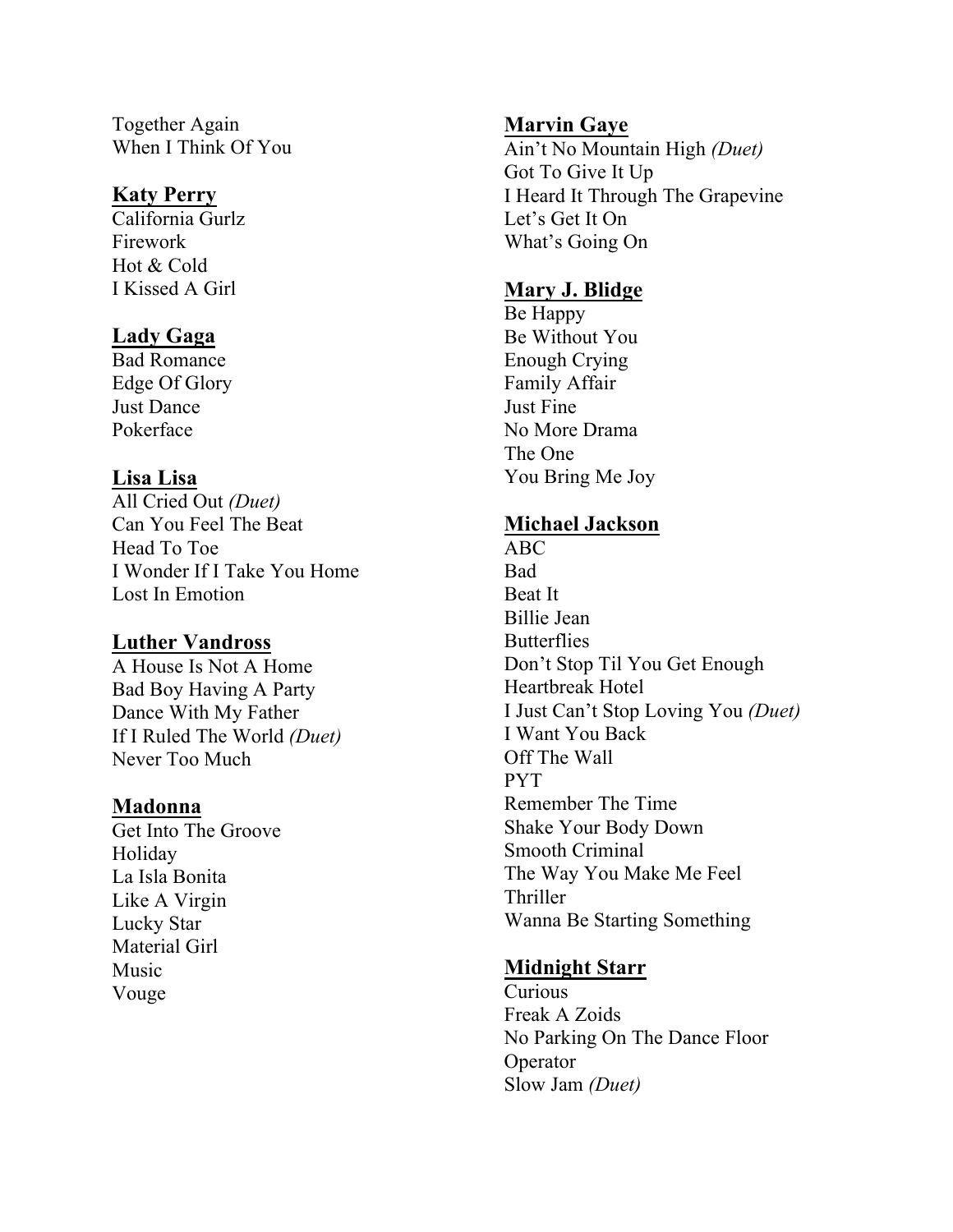# **Prince**

1999 Baby I'm A Star **Controversy** Erotic City I Wanna Be Your Lover I Would Die For You Kiss Let's Go Crazy Purple Rain

# **Rolling Stones**

Beast Of Burden Honky Tonk Women Jumpin Jack Flash Miss You **Satisfaction** Start Me Up Sympathy For The Devil

# **Stevie Wonder**

All I Do Another Star As Boogie On Reggae Woman Don't Worry About A Thing For Once In My Life Happy Birthday Higher Ground I Wish Isn't She Lovely Just Enough For The City Superstition You Are The Sunshine Of My Life

# **Whitney Houston**

Exhale (Shoop Song) Greatest Love Of All I Believe In You & Me I Wanna Dance With Somebody I Will Always Love You If You Say My Eyes Are Beautiful *(Duet)*

I'm Every Woman I'm Your Baby Tonight Million Dollar Bill My Love Is Your Love Queen Of The Night Saving All My Love For You You Give Good Love

# **50's Music**

At The Hop / Danny & Juniors Brown Eyed Girl / Van Morisson California Dreamin' / Beach Boys California Girls / Beach Boys Duke Of Earl / Gene Chandler God Only Knows / Beach Boys I Only Have Eyes For You / Flamingos In The Midnight Hour / Wilson Pickett Jailhouse Rock / Elvis Johnny B. Goode / Chuck Berry La Bamba / Richie Valens Love Potion #9 / The Clovers Mustang Sally / Wilson Pickett Old Time Rock & Roll / Bob Seger Pretty Woman /Roy Orbison Rock Around The Clock / Bill Haley Runaround Sue / Dionne Sea Of Love / Twilights Shout / Isley Brothers Stand By Me / Ben E. King Surfin' USA / Beach Boys Tequila / The Champs The Twist / Chubby Checker Twisting The Night Away/ Sam Cooke Unchained Melody / Righteous Brothers Under The Boardwalk / Drifters Why Do Fools Fall In Love / F. Lymon Will You Love Me Tomorrow / Shirelles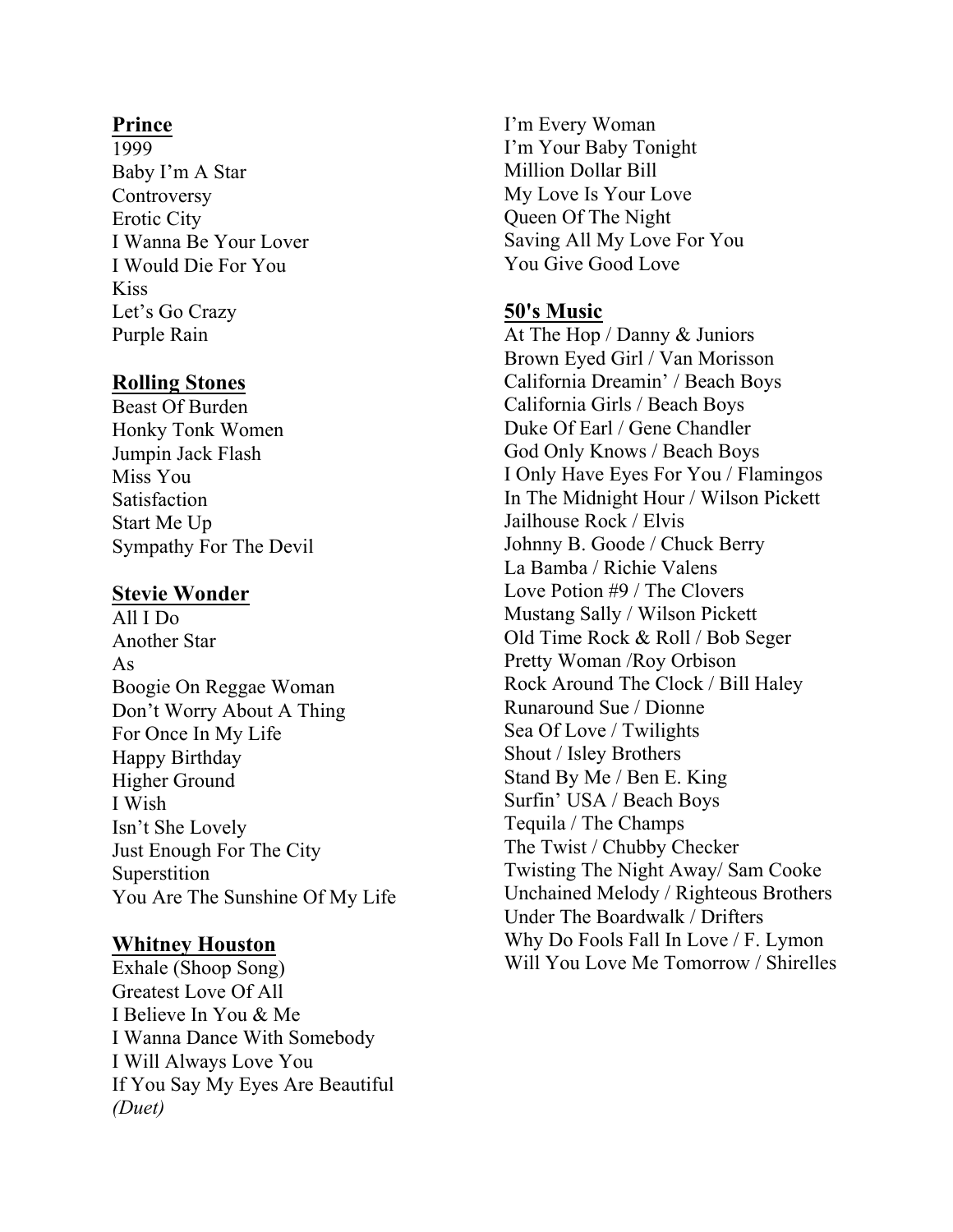#### **60's R & B Music/ Motown**

Ain't To Proud To Beg / Temptations Dance To The Music / Sly Stone Dancing In The Streets / Vandellas Do You Love Me / Contours Dock Of The Bay / Otis Redding Get Ready / Temptations Heard It Through The Grapevine / Gladys Knight Heatwave / Vandellas Hold On / Sam & Dave It Was Just My Imagination / Temptations My Girl / Temptations My Guy / Mary Wells Ohh Baby Baby/ Smokey Robinson Proud Mary / Tina Turner Shotgun / Jr. Walker Still A Young Man / Temptations Sugar Pie Honey Bunch / Four Tops Tracks Of My Tears/ Smokey Robinson Try A Little Tenderness / Otis Redding Your Love Keeps Lifting Me / Wilson Pickett

## **60's Rock / Pop**

Bobby McGee / Janis Joplin Born To Be Wild / Steppenwolf Brown Eyed Girl / Van Morrison Knock On Wood / Eddie Floyd Louie Louie / The Kingsmen Piece Of My Heart / Janis Joplin Sex Bomb / Tom Jones Unchain My Heart / Ray Charles What'd I Say / Ray Charles

#### **70's Disco**

Bad Girls / Donna Summer Boogie Nights / Heatwave Boogie Oogie / Taste Of Honey Dancing Queen / Abba Disco Inferno / The Tramps Don't Leave Me This Way / T. Houston Funky Town / Lipps Inc. Get Down Tonight / K.C. Sunhine Band Good Times / Chic Grooveline / Heatwave Hot Stuff / Donna Summer I Love The Night Life / Alicia Bridges I Will Survive / Gloria Gaynor Last Dance / Donna Summer Le Freak / Chic Mighty Real / Sylvester On The Radio / Donna Summer Shake Your Booty / K.C. Sunshine Band That's The Way I Like It / K.C. Sunshine Band Turn The Beat Around / Vikki Sue Robinson We Are Family / Sister Sledge Y.M.C.A. / Village People You Should Be Dancing / Bee Gees

#### **70's Pop/R&B/ Rock**

 $1<sup>st</sup>$  Last Everything / Barry White Back In Love Again / L.T.D Best Of My Love / Emotions Black Magic Woman / Santana Brick House / Commodores Car wash / Rose Royce Celebration / Kool & The Gang Chapel Of Love / Bette Midler Dance To The Music / Sly Stone Dancing In The Moonlight / King Harvest Dreams/ Fleetwood Mac Fantastic Voyage / Lakeside Fight The Power / Isley Brothers Fire / Ohio Players Flashlight / Parliament Freebird / Lynyrd Skynyrd Get Off / Foxy Give Up The Funk / Parliament Got To Be Real / Cheryl Lynn I'll Take You There / Staple Singers I'm Your Pusherman / Curtis Mayfield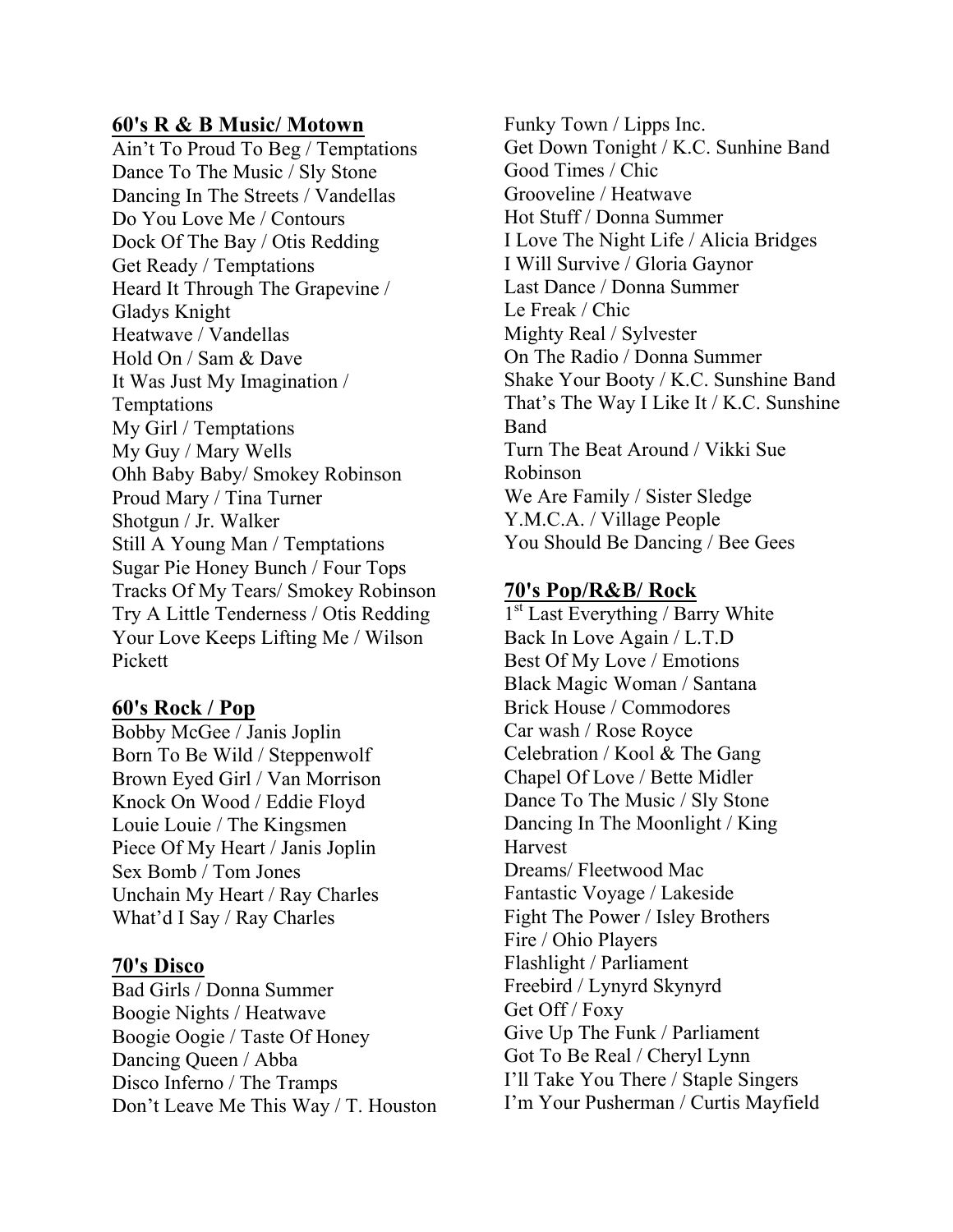Just The Two Of Us / G.Washington Lady Marmalade / Patti LaBelle Long Train / Doobie Brothers Love Rollercoaster / Ohio Players Love Train / O'Jays One Nation Under A Groove / Parliament Respect Yourself / Staple Singers Shame / Evelyn King Slide / Ohio Players Skin Tight / Ohio Players Sultans Of Swing / Dire Straits Superfly / Curtis Mayfield Sweet Caroline / Neil Diamond Then Came You / Dionne Warwick *(Duet)* What Is Hip / Tower Of Power

#### **80's Music**

Addicted To Love / Robert Palmer All Night Long / Mary Jane Girls American Woman / Lenny Kravitz Another One Bites The Dust / Queen Around The World / Lisa Stansfield Atomic Dog / George Clinton Before I Let you Go / Frankie Beverly Behind The Groove / Teena Marie Bohemian Rhapsody / Queen Cool / The Time Do For Love / Bobby Caldwell Do You Think I'm Sexy / Rod Stewart Doin' Da Butt / E.U. Don't Stop Believing / Journey Double Dutch Bus / Frankie Smith Early In The Morning / Gapp Band Faith / George Michael Fantastic Voyage / Lakeside Footloose / Kenny Loggins Fun, Fun, Fun / Confunction Funkinn' For Jamaica / Tom Browne Get Down On It / Gapp Band Girls Just Wanna Have Fun / Cyndi Lauper

Give It To Me Baby / Rick James Gotta Be / Deseree Hard To Handle / Black Crows Heartbreaker / Pat Benatar Hey Mickey / Toni Basil Hit Me With Your Best Shot / P. Benatar Hold On / Wilson Phillips Hollywood Swinging / Kool & The Gang Hungry Like A Wolf / Duran Duran Hurt So Good / John Mellencamp I Love Rock & Roll / Joan Jett I'm Too Sexy / Right Said Fred Jenny Jenny 867-5309 / Tommy Tutone Jessie's Girl / Rick Springfield Jungle Love / The Time Karma Chamaeleon/ Culture Club Knee Deep / Parliament Ladies Night / Kool & The Gang Let It Whip / Gapp Band Let's Dance / David Bowie Living On A Prayer / Bon Jovi Love Shack / B-52's Lovergirl / Teena Marie Maneater / Hall & Oates Modern Love / David Bowie My Sharona / The Knack One Way Or Another / Blondie Poison / Bel Biv Devoe Pour Some Sugar On Me / Def Leppard Shook Me All Night Long / AC/DC Summer Of '69 / Bryan Superfreak / Rick James Tainted Love / Soft Cell Take Your Time / S.O.S Band Talking In Your Sleep / Romantics The Best / Tina Turner The Bird / The Time Time Of My Life / Bill Medly *(Duet)* Wake Me Up Before You Go-Go / Wham Walk This Way / Aerosmith Walking On Sunshine / Katrina & Waves We Got The Beat / Go-Go's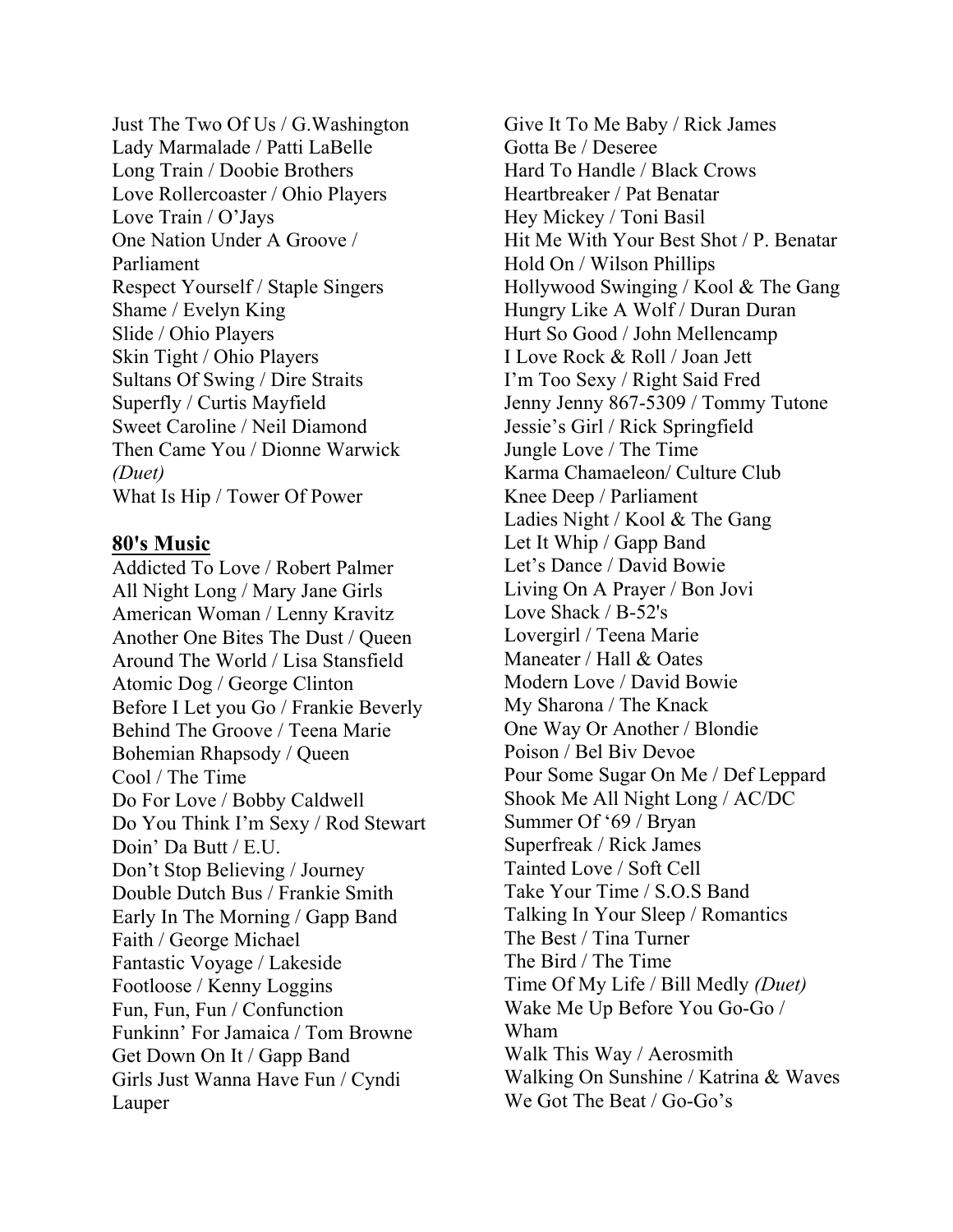Whip It / Devo Wild Nights / John Cougar *(Duet)* You & I / Rick James

#### **90's Music**

4 Leaf Clover / Erykah Badu After Party / Koffee Brown Appletree / Erykah Badu Are You Gonna Be My Girl / Jett Game Of Love / M. Branch Glamorous Life / Sheila E. Georgy Porgy / Eric Benett *(Duet)* Groove Is In The Heart / Dee-Lite Hey Mr. DJ Zhane I Need to Know / Marc Anthony My Perogative / Bobby Brown Perfect Fan / Back Street Boys Poison / Bell Biv Devoe Say It / Brownstone Sex You Up / Color Me Bad

### **2000's Music**

All About The Bass/Megan Trainor American Boy / Estelle *(Duet)* Ascension / Maxwell Bright Lights Bigger City / Ceelo Green California Girlz / Katy Perry Call Me Maybe / Carly Rae Jepsen Crazy / Gnarles Barkley Disturbia / Rhianna Don't Cha / Pussycat Dolls Don't Stop The Music / Rhianna Dynomite / Taio Cruz Everything Is Everything / Lauren Hill Forget You / Ceelo Green Get Lucky / Daft Punk Glamorous / Fergie Golden / Jill Scott Hear Me Tonight / Modjo Hella Good / Gwen Stefani Hey Baby / Gwen Stefani Hey Ya / Outcast I Gotta Feelin' / Black Eye Peas

I'm Just A Girl / No Doubt I'm yours / Jason Mraz Keep Up / Destiny's Child Love You I Do / Jennifer Hudson Makes Me Wonder / Maroon 5 Rehab / Amy Winehouse Sexyback / Justin Timberlake Shake It Off/ Taylor Swift Shut Up & Dance/ Walk the Moon So In Love / Jill Scott *(Duet)* Spotlight / Jennifer Hudson Suit & Tie / Justin Timberlake That Thing / Lauren Hill This Love / Maroon 5 Tick Tock / Ke\$ha 'Til The World Ends / Britney Spears Too Close / Next Waiting For Tonight / Jennifer Lopez You Don't Know Me / A. Van Helden You Are The Best Thing / R. LaMontage You Oughta Know / Alanis Morrisette

## **Hip Hop Alternative Music**

1,2, Step / Ciara Baby Got Back / Sir Mix A Lot Bang Bang/Jessie J Beautiful Girls / Sean Kingston Blame It / Jamie Foxx Bottoms Up / Trey Songz California Love / Tupac Caught Up / Usher DJ Got Us Fallin In Love / Usher Empire State Of Mind / Jay-Z Greenlight / John Legend Hott N Herre / Nelly I Can't Feel My Face/ The Weeknd Ice Ice Baby / Vanilla Ice Jump Around / House Of Pain London Bridge / Fergie Low / Flo-Rida My Humps / Black Eye Peas Number One / Helena Paparizou On The Floor / J. Lo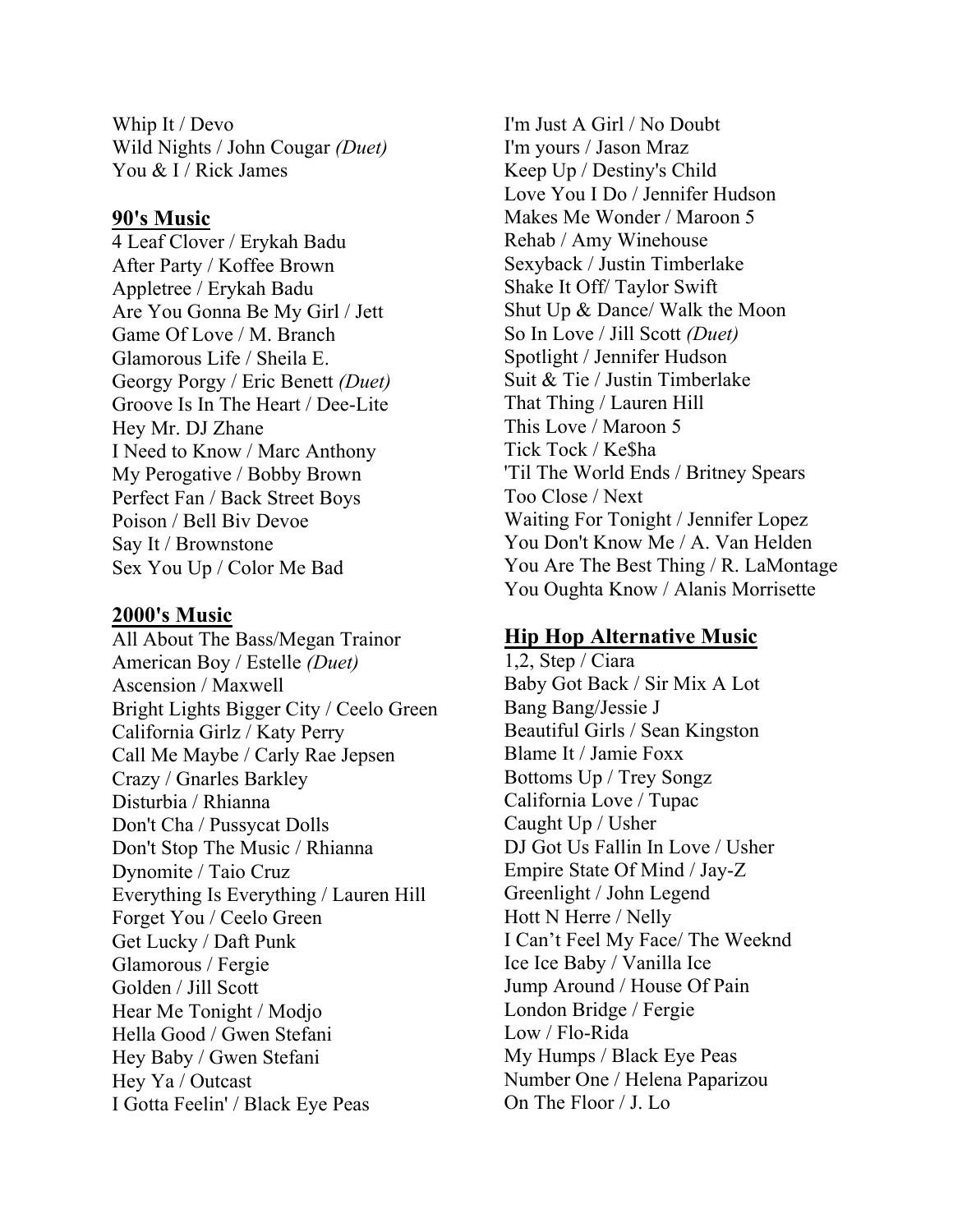Party Rock Anthem / LMFAO Push It / Salt & Peppa Tell Me When To Go / E-40 The Humpty Dance / Digital Underground Yeah / Usher

#### **Latin/Reggae**

Bring It All To Me / Estelle Come Over / Estelle Conga / Gloria Estefan Could You Be Loved / Bob Marley Don't Matter / Akon Hot, Hot, Hot / Buster Poindexter Hotstepper / Ina Kimoze I Like It Like That / Tito Puente Jammin' / Bob Marley La Isla Bonita / Madonna La Negra Tiene Tumbao / Celia Cruz La Vida Es Un Carnival / Celia Cruz Let's Get Loud / Jennifer Lopez Maria, Maria / Santana Night Nurse / Gregory Isaac No,No,No / Dawn Penn Oye Como Va / Celia Cruz Rhythms Gonna Get You / Gloria Estefan Smooth / Santana

#### **Ballads/Standards**

A Whole New World / Regina Bell *(Duet)* All Of Me / Billie Holiday Always & Forever / Heatwave Angel Of Mine / Monica At Last / Etta James Beautiful / Christina Aguilera Besa Me Mucho / Standard Better Together / Jack Johnson Blue Bayou / Linda Ronstad Blue Moon / Standard By Your Side / Sade Can't Help Falling In Love With You/ Elvis

Cheek To Cheek / Ella Fitzgerald Crazy Love / Van Morrison Dance Me Until the End Of Love / Leonard Cohen Deja vu / Dionne Warwick Don't Know Why / Norah Jones Everything / Michael Buble' Feel Like Making Love / Roberta Flack Fever / Peggy Lee Get Here / Oletta Adams Georgia On My Mind / Ray Charles Girl From Ipanema / C.Montez God Bless The Child / Billie Holiday Hero / Christina Aguilera I Left My Hart In San Francisco / Tony Bennet I'd Rather Go Blind / Etta James In The Mood / Benny Goodman It Had To Be You / Ella Fitzgerald I'll Be There / Mariah Carey *(Duet)* Jump Jive Wail / Chili Poppin Daddy's La Vie An Rose / Edith Piav Lights / Journey L-o-v-e / Natalie Cole Mack The Knife / Bobby Darin Misty / Johnny Mathis Moon River / Barbara Striesand Neither One Of Us / Gladys Knight No One / Alicia Keys One In A Million / Larry Graham Our Love Is Here To Stay / Ella Fitzgerald Peel Me A Grape / Diana Krall Sara Smile / Hall & Oates Sea Of Love / Honey Drippers Stormy Monday / Lou Rawls Summertime / Ella Fitzgerald Sway / Pussy Cat Dolls The Look Of Love / Dusty Springfield The Nearness Of You / Nina Simone Tiny Dancer / Elton John Truly / Lionel Ritchie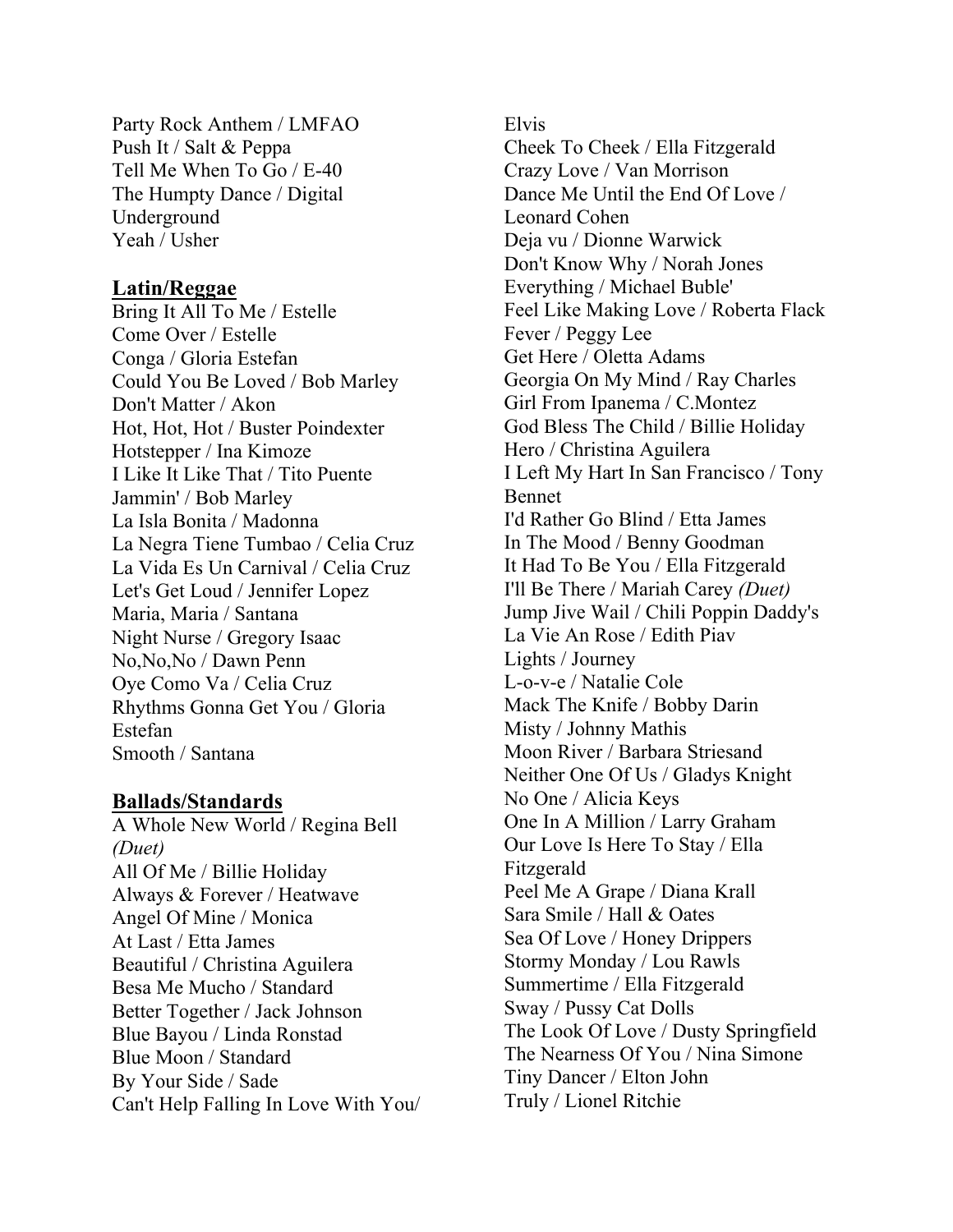Unchained Melody / Rightious Brothers Unforgettable / Nat Cole Wind Beneath My Wings / Bette Midler Whatever Lola Wants / Nina Simone When A Man Loves A Woman / Percy Sledge Wonderful Tonight / Eric Clapton Wonderful World / Louie Armstrong You Are So Beautiful / Joe Cocker

#### **Blues/Country**

9 to 5 / dolly Parton Angel / Sarah McGlaughlin Angel From Mongomery / Bonnie Raitt Black Velvet / Allanah Miles Carolina On My Mind / James Taylor Country Roads / John Denver Crazy / Patsy Cline Folsom Prison Blues / Johnny Cash Friends In Low Places / Garth Brooks Here To The Moon & Back / Dolly Parton How Do I Live / Trisha Yearwood I Loved Her First / Heartland I'm The Only One / Melissa Ethridge Kansas City / Champion Jack DuPree Live Like You Were Dying / Tim McGraw Love Me Like A Man / Bonnie Raitt My Wish / Rascal Flatts Need You Now / Lady Antebellum Shameless / Garth Brooks Sweet Home Alabama / Lynyrd Sknyrd The Thrill Is Gone / B.B. King Then They Do / Trace Adkins True Companion / Marc Cohn Walking After Midnight / Patsy Cline You Belong To Me / Taylor Swift

## **Christmas/Religious/Classical**

Ave Maria / Standard Cannon In "D" / Pachelbel Christmas Rap / Curtis Blow Hava Nagila / Standard Heavenu Shalom Alechem / Standard It's Cold Outside / Vanessa Williams *(Duet)* Jingle Bell Rock / Standard Let It Snow / Standard Oh Holy Night / Standard Silent night / Temptations Sunrise Sunset / Eddie Fisher The Christmas Song / Nat Cole This Christmas / The Whispers

# **1st Dance Songs**

At Last / Etta James Close To You / Carpenters Endless Love / Diana Ross *(Duet)* Everthing / Michael Buble' For The Love Of You / Isley Brothers How Do I Live / Trisha Yearwood I Just Can't Stop Loving You / Michael Jackson If You Say My Eyes Are Beautiful / Whitney Just The Way You Are / Bruno Mars or Billy Joel (Different Songs) Let's Stay Together / Al Green Love you I Do / Jennifer Hudson Marry You / Bruno Mars The Best Is Yet To Come / Sinatra The Look Of Love / Dusty Springfield The Way You Look Tonight / Sinatra Through The Fire / Chaka Khan True Companion / Marc Cohn When I Fall In Love / Natalie Cole Wonderful Tonight / Eric Clapton

# **Father/ Daughter Dances**

Because You Loved Me / Celine Dione Butterfly Kisses / Bob Carlisle Can You Feel The Love Tonight / Elton John Close To You / Carpenters Daddy's Little Girl / Michael Buble'